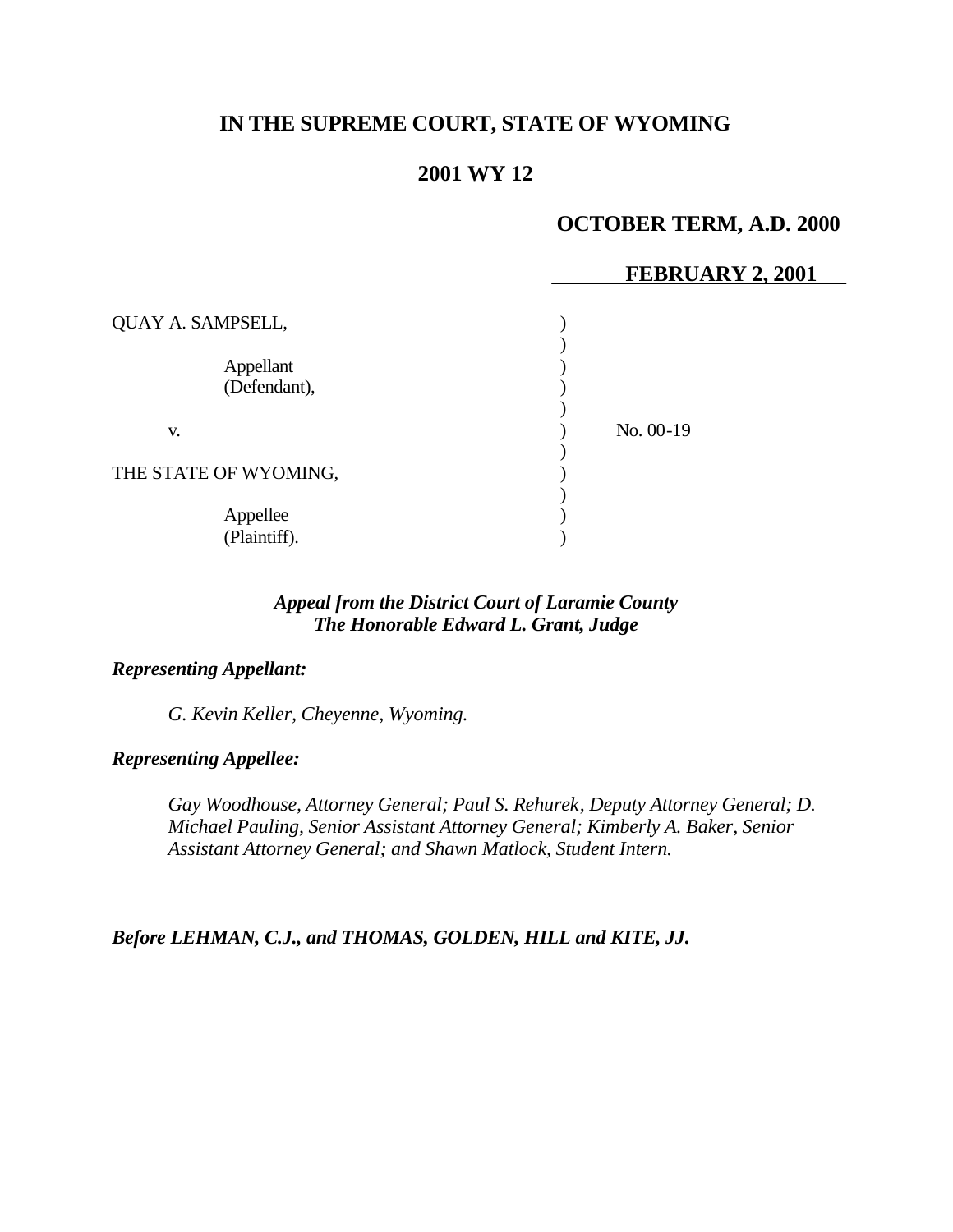#### **THOMAS, Justice.**

[¶1] The only claim of error advanced by Quay Sampsell (Sampsell) in this appeal is that the district court committed an abuse of discretion and transgressed the concept of proportionality in imposing sentence upon his conviction, pursuant to his pleas of guilty, of two counts of aggravated vehicular homicide in violation of Wyo. Stat. Ann. § 6-2-106(b)  $(Lexis 1999).$ <sup>1</sup> In both counts, Sampsell was charged with causing the death of the victim while driving under the influence of alcohol. On each count, Sampsell was sentenced to a term of not less than six (6) years and not more than ten (10) years in the penitentiary, with an oral pronouncement that the two sentences should be consecutive. The sentences are within the statutory limits prescribed by the legislature for the charged offenses, and the district court neither committed an abuse of discretion nor imposed a disproportionate sentence in this instance. We affirm the Judgment and Sentence of the Court.

[¶2] This statement of the issues is found in the Appellant's Brief:

I. Whether the trial court abused its discretion by imposing an excessive sentence based on a presumption that the appellant "willfully" committed the crime of aggravated vehicular homicide.

This Statement of the Issue is found in the Brief of Appellee:

I. Whether the district court abused its discretion in sentencing appellant to consecutive terms of six (6) to ten (10) years for two counts of aggravated vehicular homicide, in violation of Wyo. Stat. § 6-2-106?

[¶3] On May 13, 1999, Sampsell ran a flashing red light at the intersection of West College Drive and South Greeley Highway in Cheyenne. He collided with another vehicle, and the driver and the passenger in that car both were killed. At the time of the collision,

l

<sup>&</sup>lt;sup>1</sup> Wyo. Stat. Ann.  $§ 6-2-106(b)$  provides:

<sup>(</sup>b) A person is guilty of aggravated homicide by vehicle and shall be punished by imprisonment in the penitentiary for not more than twenty (20) years, if:

<sup>(</sup>i) While operating or driving a vehicle in violation of W.S. 10-6-103, 31-5-233 or 41-13-206, he causes the death of another person and the violation is the proximate cause of the death; or

<sup>(</sup>ii) He operates or drives a vehicle in a reckless manner, and his conduct is the proximate cause of the death of another person.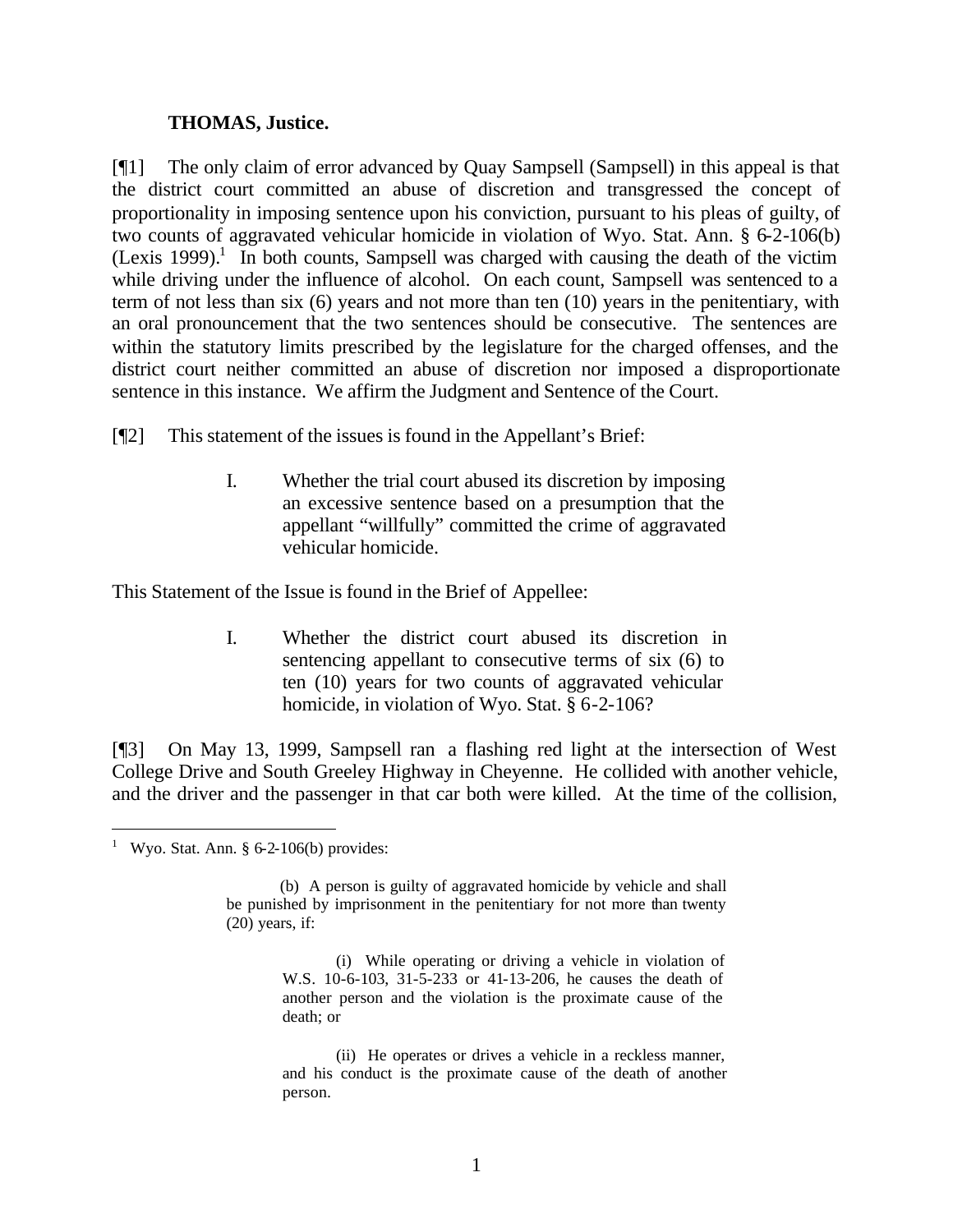Sampsell had a blood alcohol level of approximately .217. He had spent the evening drinking with friends at a Cheyenne bar. Charged with two counts, one for each of the victims, of aggravated vehicular homicide by causing the death of the victims while driving under the influence of alcohol, Sampsell entered a plea of guilty to each count at his arraignment.

[¶4] In providing a factual basis for his pleas of guilty, Sampsell advised the district court that he had been drinking at a Cheyenne bar. He stated that he left, and did not remember how he arrived at the scene of the collision. He stated that he ran a red light and struck the other vehicle. He agreed that he drove his vehicle after consuming alcohol. Through counsel, Sampsell told the district court that he would not disagree as to the evidence of the location of the collision, and he admitted the date. Sampsell's counsel also told the district court that Sampsell would not contest the evidence that his blood alcohol level was .217 at the time. Sampsell also agreed that the collision caused the deaths of the two victims.

[¶5] After receiving a pre-sentence report, and hearing statements from Sampsell; a jail chaplain; a clinical psychologist; Sampsell's father; the parents of the male victim; the mother and stepfather of the female victim; and counsel for the defense and prosecution, the district court proceeded to impose sentence. The district court said:

> Having considered these things, I believe that the appropriate sentence is and the Court does hereby impose a sentence of no less than six years nor more than ten years on each of the two counts to be served consecutively, and Mr. Sampsell will be remanded to the custody of the sheriff for the execution of that sentence.

The Judgment and Sentence of the Court is silent as to whether the sentences were imposed to run consecutively or concurrently. Our rule is clear with respect to such discrepancies:

> We have held that, when a discrepancy exists between the oral pronouncement and the written order, the oral pronouncement prevails. *Lane v. State*, 663 P.2d 175, 176 (Wyo.1983).

*Smith v. State*, 985 P.2d 961, 963 (Wyo. 1999). *See also Van Riper v. State*, 882 P.2d 230, 238 (Wyo. 1994) (*quoting Schuler v. State*, 668 P.2d 1333, 1341 (Wyo. 1983)); *Christensen v. State*, 854 P.2d 675, 678 (Wyo. 1993) (*quoting United States v. Pugliese*, 860 F.2d 25, 30 (2d Cir. 1988), *cert. denied*, 489 U.S. 1067 (1989)); *Krow v. State*, 840 P.2d 261, 265 (Wyo. 1992); *McGraw v. State*, 770 P.2d 234, 235 (Wyo. 1989); and *Fullmer v. Meacham*, 387 P.2d 1007, 1009 (Wyo. 1964). Sampsell has appealed from the Judgment and Sentence of the Court, and his stance in the appeal correctly assumes that the sentences were imposed to run consecutively.

[¶6] Sampsell points out that this Court has rejected the common-law view that a sentence is not subject to appellate review if it is within the minimum and maximum limits set by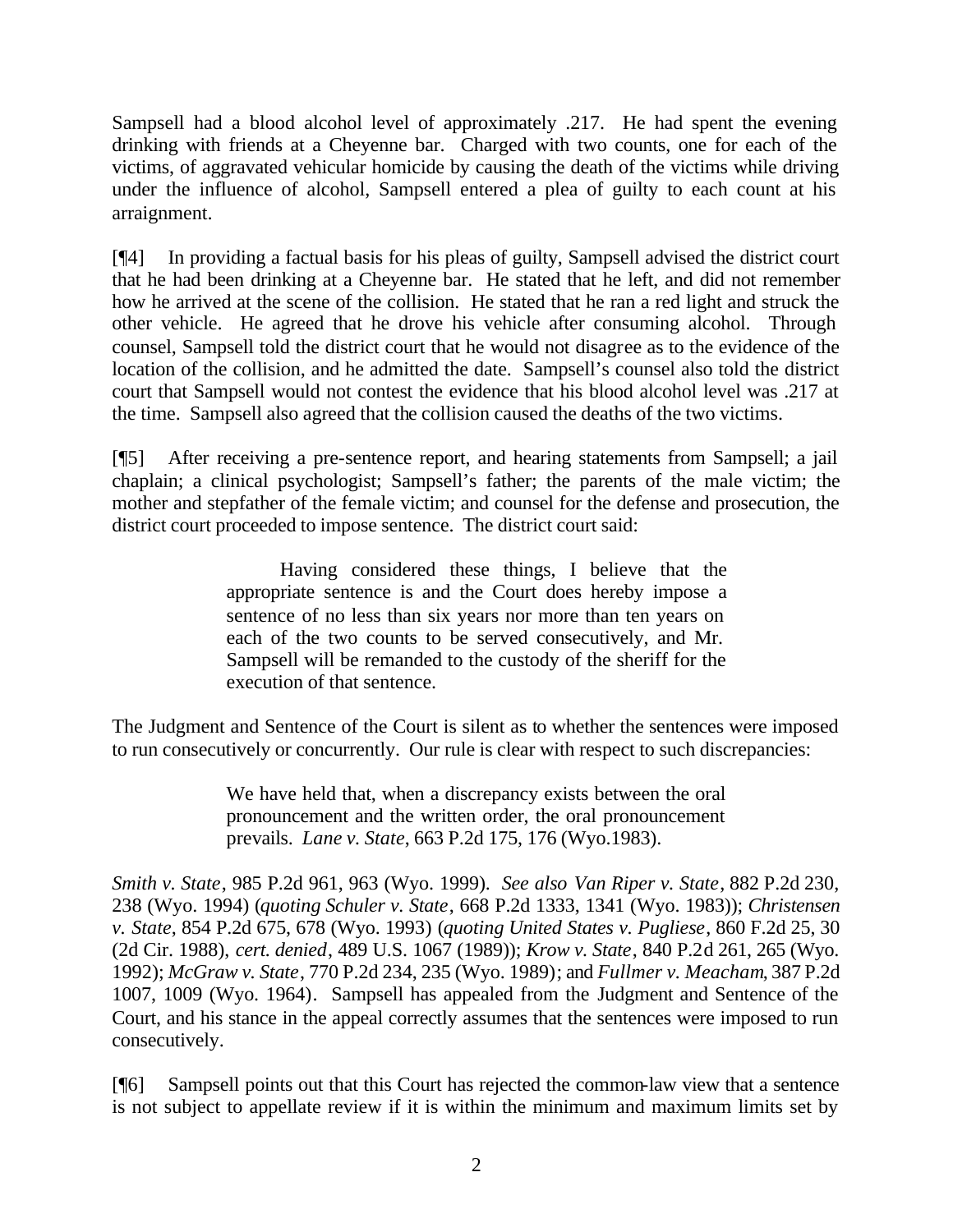statute. *Wright v. State*, 670 P.2d 1090, 1091 (Wyo. 1983). Two years later, the standard was explained in *Volz v. State*, 707 P.2d 179, 184 (Wyo. 1985):

> The standard this court follows on review of sentencing is well established. This court will not reverse a sentence which is within the statutory limits absent a clear abuse of discretion. *Kallas v. State*, Wyo., 704 P.2d 693 (1985); *Wright v. State*, Wyo. 703 P.2d 1102 (1985); *Munden v. State*, Wyo., 698 P.2d 621, 626 (1985); *Young v. State*, Wyo., 695 P.2d 1055, 1057 (1985); *Jahnke v. State*, Wyo., 692 P.2d 911, 930 (1984); *Jahnke v. State*, Wyo., 682 P.2d 991, 1008 (1984); *Ventling v. State*, supra, 676 P.2d [573] at 574 [(Wyo. 1984)]; *Eaton v. State*, Wyo., 660 P.2d 803, 806 (1983); *Taylor v. State*, Wyo., 658 P.2d 1297, 1299 (1983); *Wright v. State*, Wyo. 670 P.2d 1090, 1092 (1983); *Daniel v. State*, supra, 644 P.2d [172] at 178 [(Wyo. 1982)]; *Cyrus v. State*, Wyo., 639 P.2d 900, 903 (1982); *Scheikofsky v. State*, Wyo., 636 P.2d 1107, 1112 (1981); *Jones v. State*, Wyo., 602 P.2d 378, 380 (1979); *Hanson v. State*, Wyo., 590 P.2d 832, 836 (1979); *Smith v. State*, Wyo., 564 P.2d 1194, 1202 (1977); *Daellenbach v. State*, Wyo., 562 P.2d 679, 683 (1977); *Bird v. State*, 36 Wyo. 532, 257 P. 2, 3 (1927); *State v. Sorrentino*, 36 Wyo. 111, 253 P. 14, 16 (1927).

> This court in *Ventling v. State*, supra, reiterated the definition of "abuse of discretion" which applies to sentencing review:

> > ""A court does not abuse its discretion unless it acts in a manner which exceeds the bounds of reason under the circumstances. In determining whether there has been an abuse of discretion, the ultimate issue is whether or not the court could reasonably conclude as it did. An abuse of discretion has been said to mean an error of law committed by the court under the circumstances. \* \* \*"' *Wright v. State*, supra, 670 P.2d at 1092, quoting *Martinez v. State*, Wyo., 611 P.2d 831, 838 (1980)." [*Ventling*], 676 P.2d at 575.

While sentencing involves consideration of two broad categories—the circumstances surrounding the crime, and the character of the criminal, *Young v. State*, supra, 695 P.2d at 1057; *Ventling v. State*, supra, 676 P.2d at 575—after reviewing the record, we hold that the trial court gave proper consideration to both of these categories.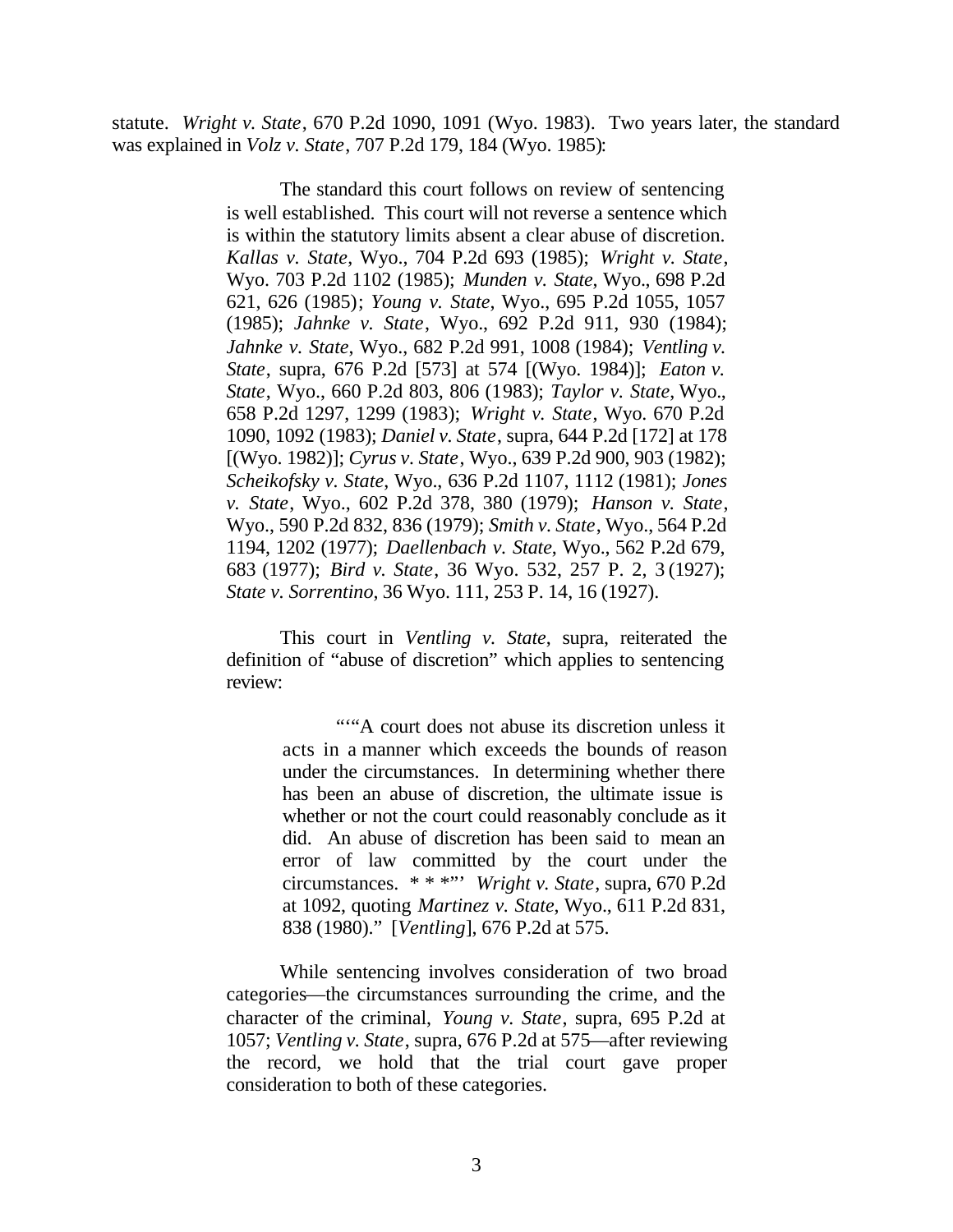[¶7] Sampsell first argues that the sentences that were imposed demonstrate an abuse of discretion. He contends that the prosecuting attorney and the district court judge focused on the willfulness of the offense, and points out that, of course, willfulness is not an element of the crime charged. In pressing this argument, Sampsell relies upon an interpretation of the record that is different from our understanding. We quote from the comments of the prosecuting attorney:

> The conduct of Mr. Sampsell that night was willful, there's no other way to describe it, and it was incredibly reckless. He chose to go out drinking that [night] with all of his friends from the base. He knew, like any law enforcement officer, he was indeed a security policeman at the base, about what the laws are and what they are not and how incredibly strict they are out at the base about drunk driving. His friends knew that, so they had taken a designated driver that night when they went out to [the bar]. You don't see that in this presentence report. It's a very cold, sterile pre-sentence report.

> And it's hard to try  $-$  I'm glad the families are here to give you a flavor of emotion of their children's lives, and the best I can do is try to help you understand the events of that night.

> [The male victim's mother] indicated her son was at Perkins having dinner while Mr. Sampsell was getting drunk with friends at [the bar]. They went there, they drank for hours. They had a designated driver, took him back to the base, but he wanted to party. He wanted to go all the way down to Fort Collins, but he couldn't get anybody foolish enough to go out with. They tried to get him to stay. He chose to go, he chose to go back to [the bar], he chose to start drinking [their] massive, I believe, 25-ounce micro brews that by his count he pounded down eight or ten. Blood alcohol tells us .21. But we know he had been drinking continuously for at least five hours.

> So he went back to [the bar] and continued to drink. He was making a very willful, conscious and deliberate choice. He drank there for several more hours, tried to pick up on a girl who turned him down. This apparently angered him. When everybody was leaving, they tried to et the keys away from him, but he would have nothing to do with that. He tried to fight one individual that tried to get the keys from him, pushed his way out of the bar, jumped into his truck, not only sped away, he ran through, by the witnesses' descriptions, red lights, and he was trying to get away from the friends that were trying to help him.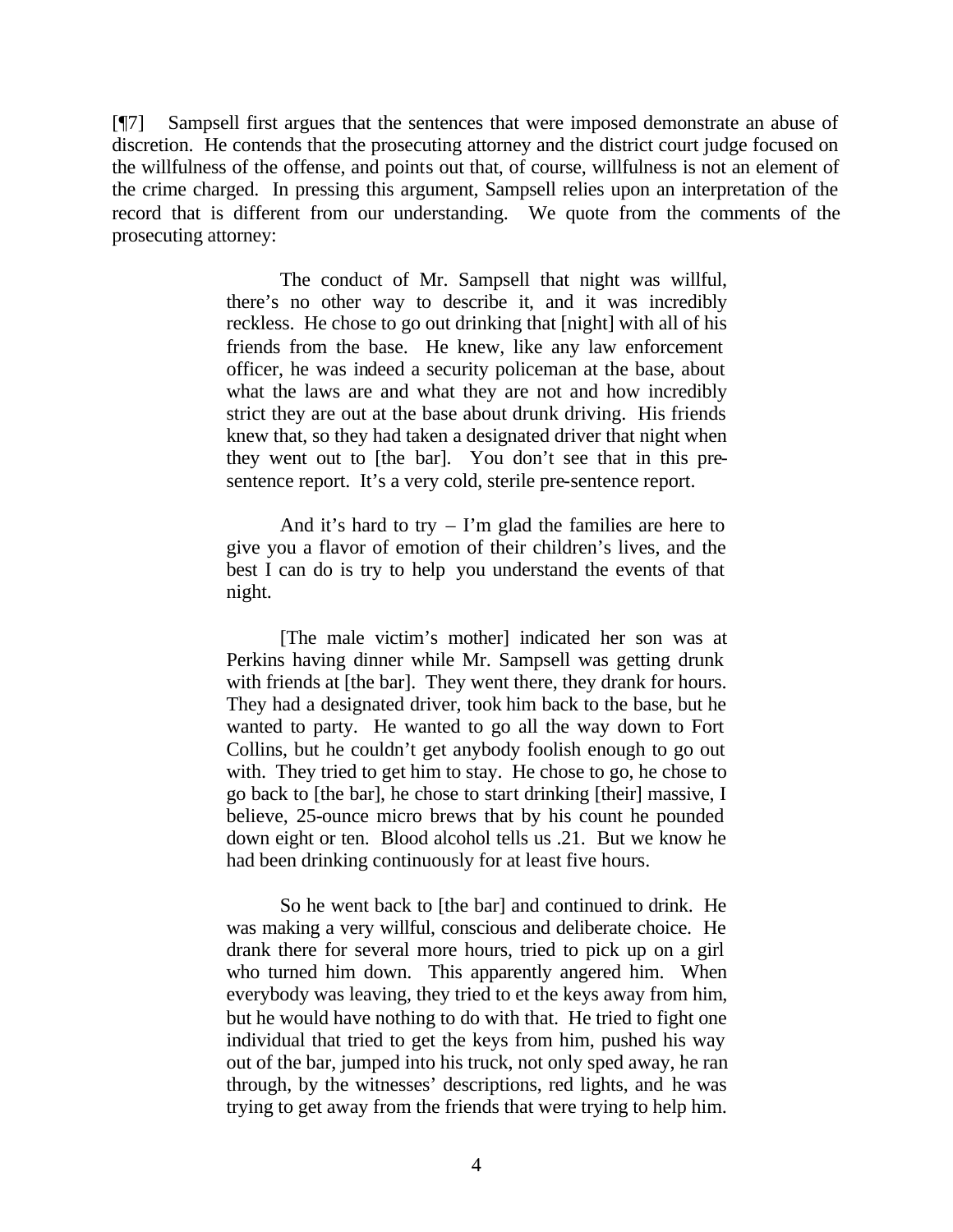He chose to drive east on Dell Range, not west, not back to the base, but he chose to race down the road driving his, as we have heard the description, this Dodge Dakota truck he was very proud of. But it was within moments to become a 3,000 plus pound projectile that smashed into the side of [the male victim's] car as he was innocently going through an intersection taking [the female victim] home.

\* \* \* That [the prosecuting attorney graphically described the collision] was the result of the willful and deliberate action of Mr. Sampsell.

\* \* \*

\* \* \* But that's what you have to take into account, all of his willful, deliberate, reckless choices he made that night that we are now trying to hold him accountable for.

[¶8] The comments of the district court judge are also significant. He responded to the prosecuting attorney's remarks by saying:

> I think it's true what [the jail chaplain] has said here, \* \* \* and [defense counsel], and Mr. Sampsell himself and others, Mr. Sampsell did not intentionally take the lives of [the male victim] and [the female victim], but he intentionally and willfully got into his truck. And what makes it especially egregious, I believe, is that, as [the prosecuting attorney] indicated or according to the pr[e]sentence investigation report, Mr. Sampsell was repeatedly and specifically warned and admonished by his friends that he shouldn't drive. And he was offered a place to stay, a place to sleep and sleep it off. He rejected those offers, which, of course, is a result of the same alcohol that led to the recklessness of his conduct that killed these two people.

[¶9] The record is clear that the district court did not believe that Sampsell had willfully committed the homicides charged, but that it was focused on the willfulness of his conduct in driving his vehicle while intoxicated. It is equally clear that in imposing the sentences in this case, the district court took into account the circumstances of the crime and Sampsell's character. The State points out that the maximum punishment provided in Wyo. Stat. Ann. § 6-2-106 is twenty years, and the sentences should not be disturbed in the absence of an abuse of discretion. There was no abuse of discretion by the district court in this case, and we do not afford relief to a defendant unless the proper showing of abuse has been made.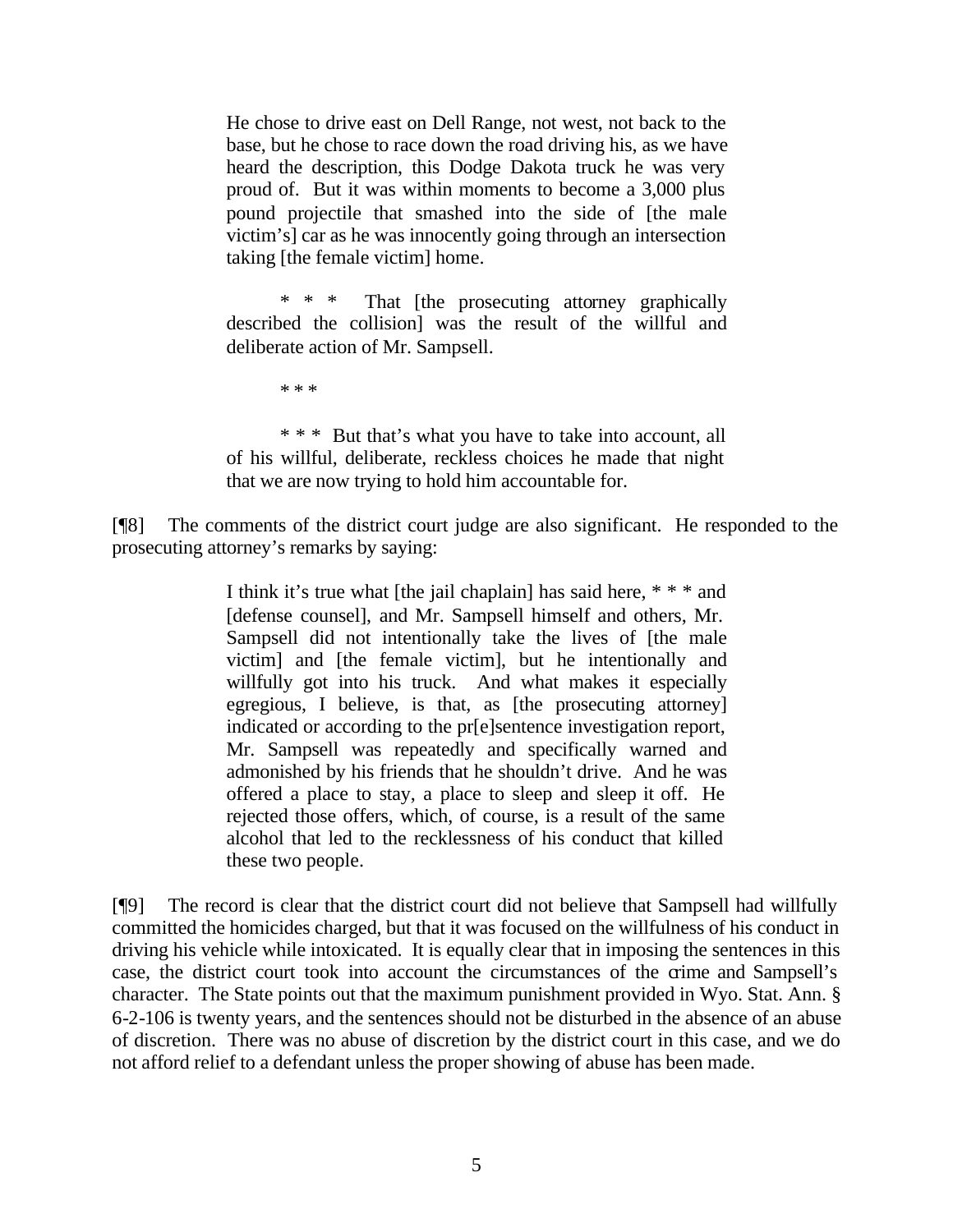[¶10] Sampsell contends that "[i]ntertwined in this review is a proportional review of the actual sentence imposed as a violation of equal protection and the prohibition against cruel or unusual punishment." In pressing this argument, he relies upon *Oakley v. State*, 715 P.2d 1374, 1376 (Wyo. 1986). Sampsell asserts that the sentences are unusually severe when compared to the sentences involved in other aggravated vehicular homicide cases. In his appellate brief, he analyzes a number of our prior cases.<sup>2</sup> His point of departure for the proportionality argument is language from *Solem v. Helm*, 463 U.S. 277, 292, 103 S.Ct. 3001, 3010-11, 77 L.Ed.2d 637 (1983), quoted by this Court in *Oakley*, 715 P.2d at 1376-77:

> "In sum, a court's proportionality analysis under the Eighth Amendment should be guided by objective criteria, including (i) the gravity of the offense and the harshness of the penalty; (ii) the sentences imposed on other criminals in the same jurisdiction; and (iii) the sentences imposed for commission of the same crime in other jurisdictions."

The State, in response, reminds this Court of the constraints we adopted in *Oakley*, 715 P.2d at 1379:

> We will not engage in a lengthy analysis under all three of the *Solem* criteria, including a consideration of the sentences imposed on similarly situated defendants in this and other jurisdictions, except in cases where the mode of punishment is unusual or where the relative length of sentence to imprisonment is extreme when compared to the gravity of the offense (the first of the *Solem* criteria). Oakley's sentence does not merit that kind of in-depth *Solem* analysis, and the *Solem* opinion does not require that kind of analysis in a case such as this.

We have expanded upon *Oakley* in subsequent cases, saying:

l

However, this court has adhered to the rule that we will not undertake a lengthy analysis under all three of the *Solem* criteria "except in cases where the mode of punishment is unusual or where the relative length of sentence to imprisonment is extreme when compared to the gravity of the offense." *Oakley v. State*, 715 P.2d 1374, 1379 (Wyo.1986); *Smith v. State*, 922 P.2d at 849. Our rule is in accord with the approach taken by the United States Supreme Court in

<sup>2</sup> Sampsell has included in this analysis: *Rogers v. State*, 971 P.2d 599 (Wyo. 1999); *Smith v. State*, 922 P.2d 846 (Wyo. 1996); *Pearson v. State*, 818 P.2d 1144 (Wyo. 1991); *Whitfield v. State*, 781 P.2d 913 (Wyo. 1989); *Volz*, 707 P.2d 179; *Hodgins v. State*, 706 P.2d 655 (Wyo. 1985); and *Felske v. State*, 706 P.2d 257 (Wyo. 1985).